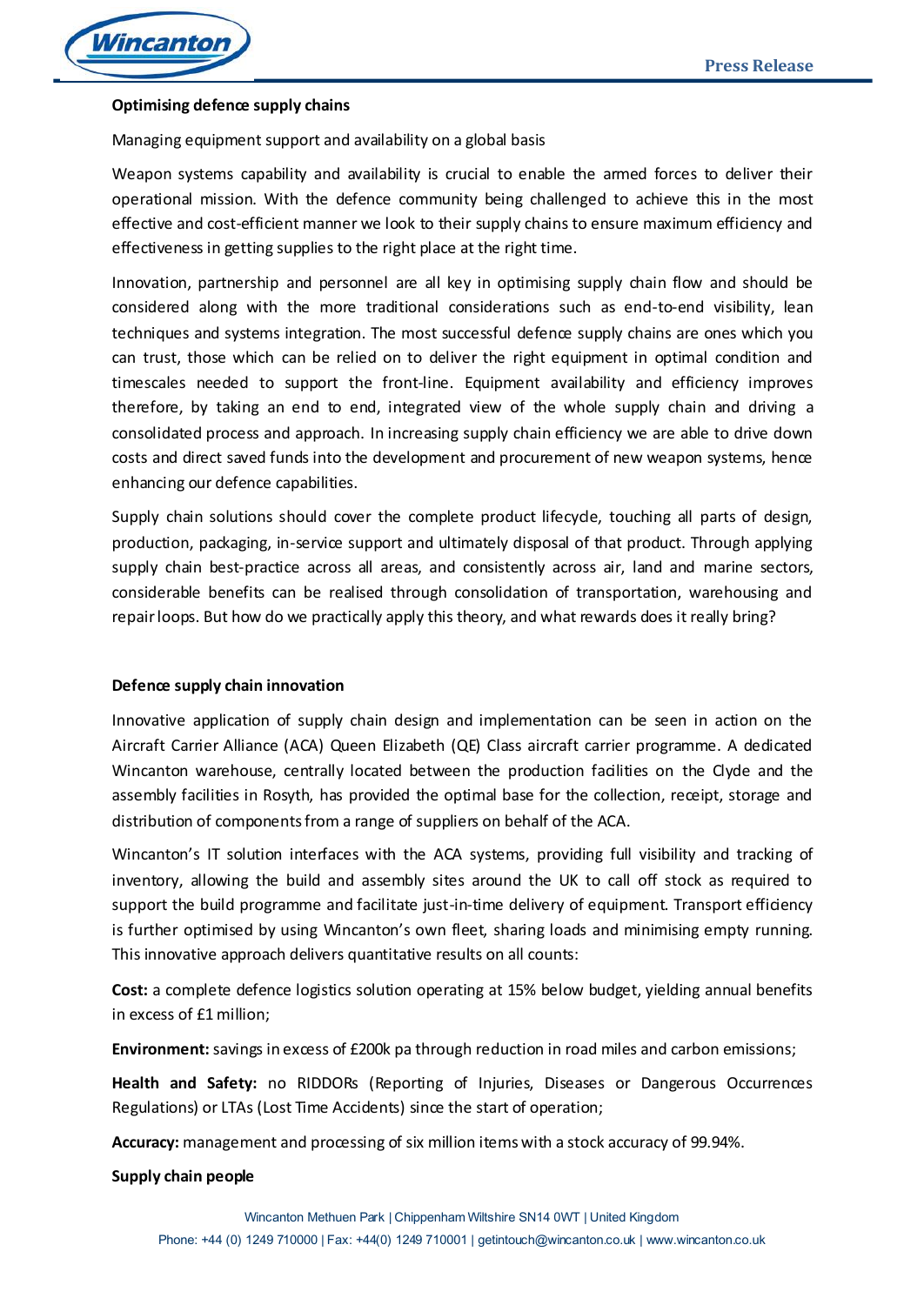

In any supply chain change, the management of risk and continued operational performance are extremely important. When Wincanton was asked to manage AgustaWestland's production stores, distributing helicopter components to global clients, handling an inventory of some 40,000 components ranging from nuts, bolts and washers to rotor blades and complex gearing and flight mechanism assemblies, change management was a key consideration.

With 150 AgustaWestland employees transferred to Wincanton under TUPE (Transfer of Undertakings, Protection of Employees) regulations, it was vital that the staff were considered as an integral part of the transition programme to ensure operational performance was maintained throughout. Through a comprehensive transition and involvement programme the teams migrated seamlessly to the new working processes with minimal disruption.

A defence supply chain is only as good as the people who deliver it. Supply chain teams are an integral part of the solution and need to be developed and empowered to build partnerships with customers and suppliers.

# **Defence supply chain partnerships**

Through-life support solutions are possibly the most testing of all defence supply chain partnerships. For a number of customers – BAE Systems, General Dynamics and AgustaWestland – Wincanton delivers services to support their operations across the UK and globally. Incorporating inbound logistics, receipt, warehousing, transportation, specialist packaging, freight forwarding, on-base logistics and reverse logistics, these solutions touch every part of the equipment lifecyde. With such an in-depth involvement, to ensure a smooth running supply chain, the relationship between customer and supplier needs to be seamless and reliable, a partnership built on trust.

Alberto Mariani, Head of AgustaWestland Indirect Procurement said "We have a long and successful business relationship with Wincanton and continue to be impressed by the company's professionalism and attention to detail".

# **Defence supply chain effectiveness**

International competition, together with the challenges posed by the Strategic Defence & Security Review, necessitates rapid improvement in the effectiveness of our supply chains. At the same time, industry must ensure that it delivers competitive solutions for customers whilst maintaining profitable business growth. The leading supply chains are those which never sit still. Your supply chain is a moving beast, constantly striving to move forward and proactively anticipate the demands which are around the corner, both within the UK and globally.

Wincanton is at the forefront of delivering defence logistics solutions. We have over 60 years experience in supporting the domestic and overseas armed forces, ensuring that equipment availability is maximised to support the execution of military operations. We leverage expertise and capability from a broad base of European supply chain solutions, and tailor them to deliver against the stringent and complex demands of the defence supply chain in the most efficient and cost effective manner.

In testament to our expertise Wincanton is the first company to achieve the coveted SC21 Gold Award. SC21 is a change programme designed to accelerate the competitiveness of the aerospace & defence industry by raising the performance of its supply chains. Wincanton's